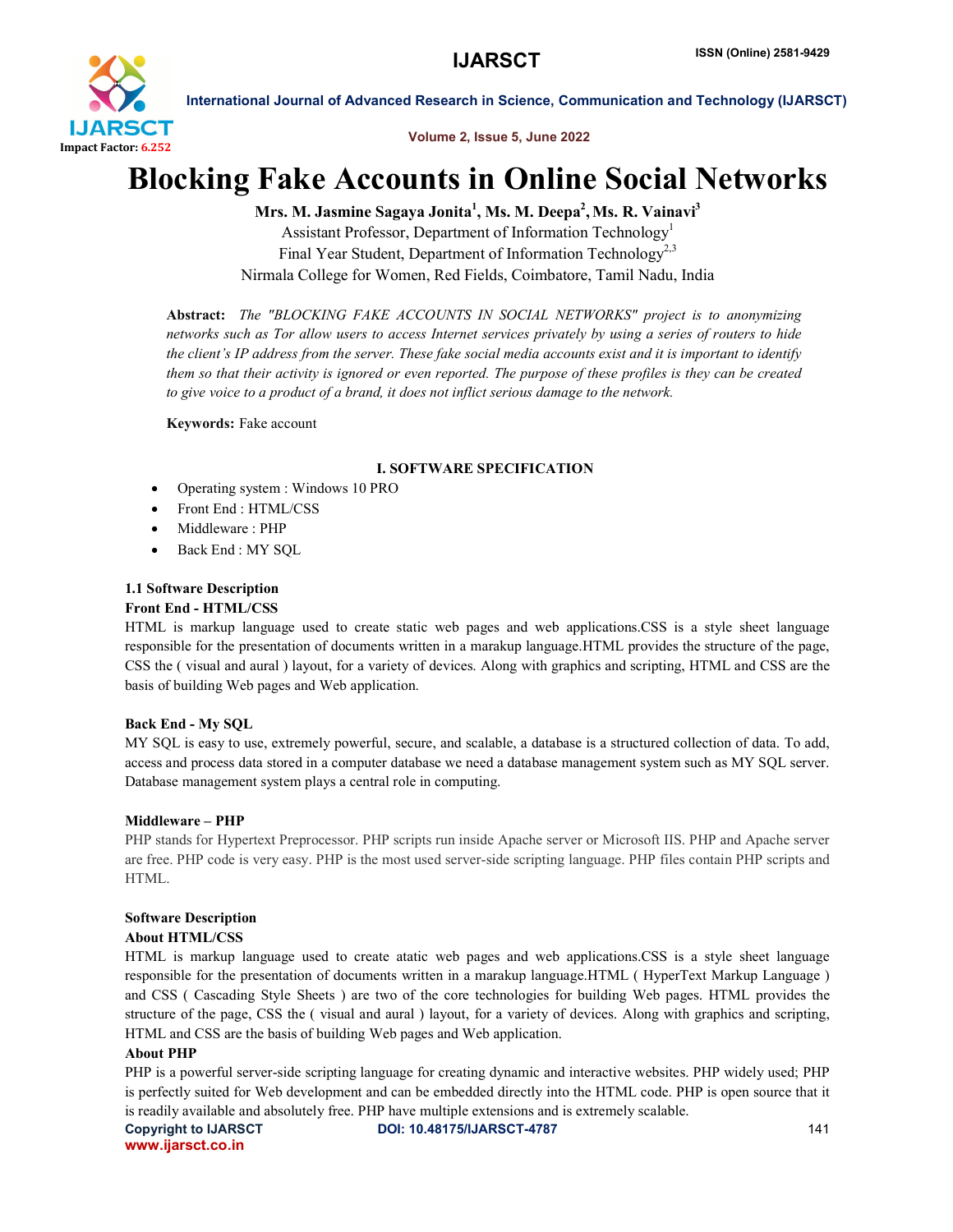

#### Volume 2, Issue 5, June 2022

### Features of PHP

- PHP runs on different platforms ( Windows, Linux, UNIX, etc ).
- PHP is compatible with almost all server used today.
- PHP is free to download from the official PHP resource: www.php.net.

### About MY SQL

MY SQL is an open-source relational database management system (RDBMS). MY SQL is easy to use, extremely powerful, secure, and scalable, because of its small size and speed, it is the ideal database solution for Web sites. MY SQL is a relational database management system. A database is a structured collection of data. To add, access and process data stored in a computer database we need a database management system such as MY SQL server. Database management system plays a central role in computing.

#### Features of MY SQL

- Client/server Architecture: MY SQL is a client/server system. There is a database server (MY SQL) and arbitrarily many clients (application programs), which communicate with the server.
- SQL Compatibility: SQL is a standardized language for querying and updating data and for the administration of a database.
- Stored procedures: Stored procedures ( SPs for short) are generally used to simplify steps such as inserting or deleting a data record.
- Triggers: Triggers are SQL commands that are automatically executed by the server in database operations INSERT, UPDATE, and DELETE.
- Replication: Replication allows the contents of a database to be copied (replicated) on to a number of computers to increase protection against system and to improve the speed of database queries.
- Platform independence: MY SQL can be executed under a number of operating systems. The most important are Apple Macintosh OS X, Linux, Microsoft windows, and the Unix.
- Speed: MY SQL is considered a very fast database program.

### II. SYSTEM STUDY AND ANALYSIS

### 2.1 Existing System

Existing users' credentials must be updated, making it impractical. Verifier-local revocation (VLR) fixes this shortcoming by requiring the server ("verifier") to perform only local updates during revocation. Unfortunately, VLR requires heavy computation at the server that is linear in the size of the blacklist.

#### Disadvantages of the Existing System

Anonymous authentication, backward unlinkability, subjective blacklisting, fast authentication speeds, rate-limited anonymous connections, revocation auditability (where users can verify whether they have been blacklisted), and also addresses the Sybil attack to make its deployment practical.Anonymous authentication, backward unlinkability, subjective blacklisting, fast authentication speeds, rate-limited anonymous connections, revocation auditability (where users can verify whether they have been blacklisted), and also addresses the Sybil attack to make its deployment practical.

#### 2.2 Proposed System

We present a secure system called Nymble, which provides all the following properties: anonymous authentication, backward unlinkability, subjective blacklisting, fast authentication speeds, rate-limited anonymous connections, revocation auditability (where users can verify whether they have been blacklisted), and also addresses the Sybil attack to make its deployment practical In Nymble, users acquire an ordered collection of nymbles, a special type of pseudonym, to connect to websites. Without additional information, these nymbles are computationally hard to link,and hence using the stream of nymbles simulates anonymous access to services.Websites, however, can blacklist users by obtaining a seed for a particular nymble, allowing them to link future nymbles from the same user — those used before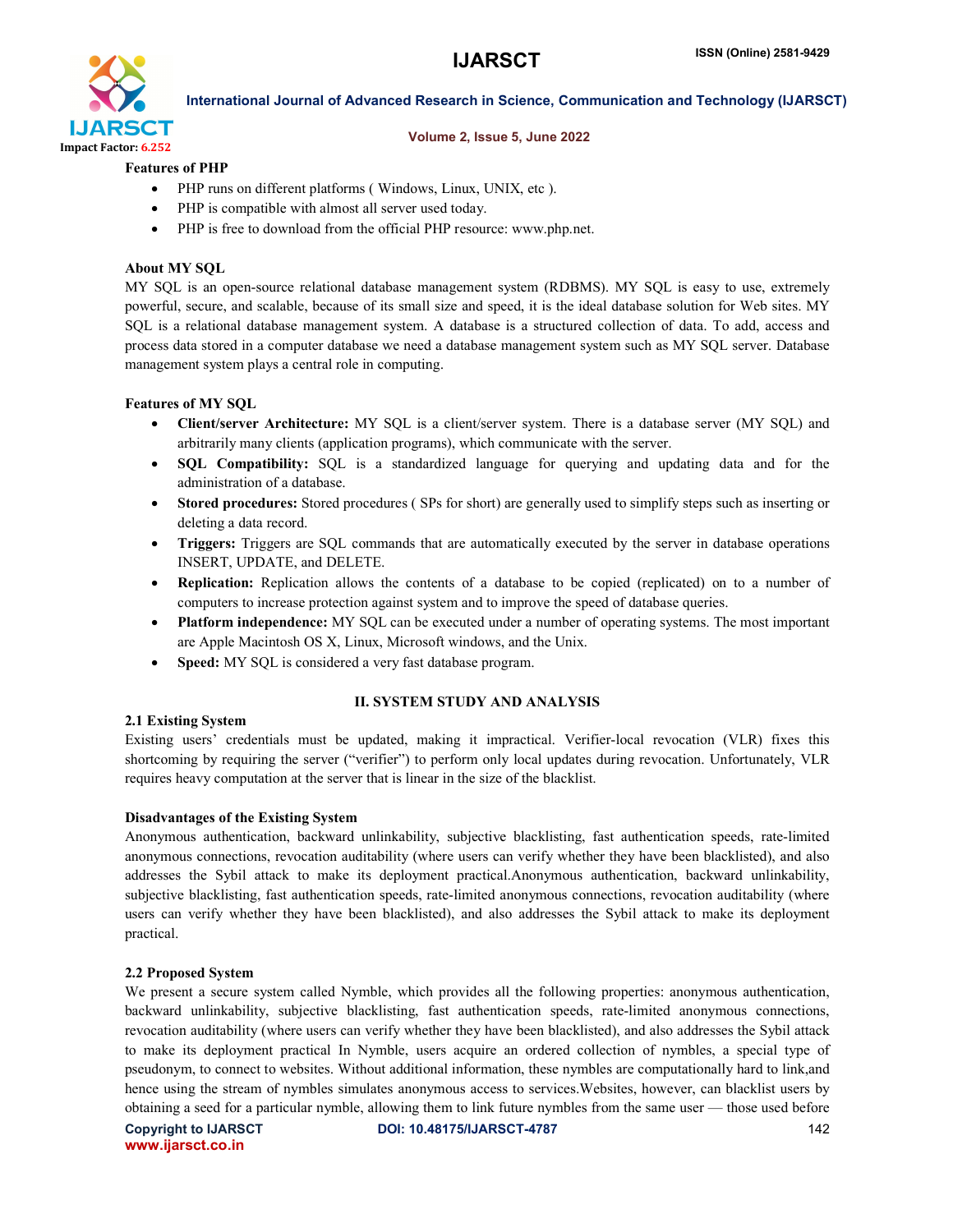

#### Volume 2, Issue 5, June 2022

the complaint remain unlinkable. Servers can therefore blacklist anonymous users without knowledge of their IP addresses while allowing behaving users to connect anonymously. Our system ensures that users are aware of their blacklist status before they present a nymble, and disconnect immediately if they are blacklisted. Although our work applies to anonymizing networks in general, we consider Tor for purposes of exposition. In fact, any number of anonymizing networks can rely on the same Nymble system, blacklisting anonymous users regardless of their anonymizing network(s) of choice

- Blacklisting anonymous users. We provide a means by which servers can blacklist users of an anonymizing network while maintaining their privacy.
- Practical performance. Our protocol makes use of inexpensive symmetric cryptographic operations to significantly outperform the alternatives.
- Open-source implementation. With the goal of contributing a workable system, we have built an opensource implementation of Nymble, which is publicly available.We provide performance statistics to show that our system is indeed practical.

#### Advantages of the Proposed System

We present a secure system called Nymble, which provides all the following properties: anonymous authentication, Backward unlinkability, subjective blacklisting, fast authentication speeds, rate-limited anonymous connections, revocation auditability (where users can verify whether they have been blacklisted), and also addresses the Sybil attack to make its deployment practical In Nymble, users acquire an ordered collection of nymbles, a special type of pseudonym, to connect to websites. Without additional information, these nymbles are computationally hard to link,and hence using the stream of nymbles simulates anonymous access to services.

#### 2.3 Modules Description

- Admin Module
- User Module

#### Admin Module

#### Login:

In this module maintain the admin login details. Admin is used unique user name and password. They are only can access in this web application and we can create different access are through this web application.

#### Users

#### I'd creation:

In this module a new user can enter personal details to create an profile, like First name , Last name , Gender , Date of birth ,Mail id , Password , Confirm password, Add Photos and Age etc.

#### Login

User get unique username and password after creating an id. User easy to view the other user and can follow the favor user in this application.

#### Home Page

The user can use a social network straight a way by login by using the home page.

#### Profile

A profile is made up of a user details like name, date of birth, gender, mail id, password, age etc,. The user can also edit and change the profile as he/she wants.